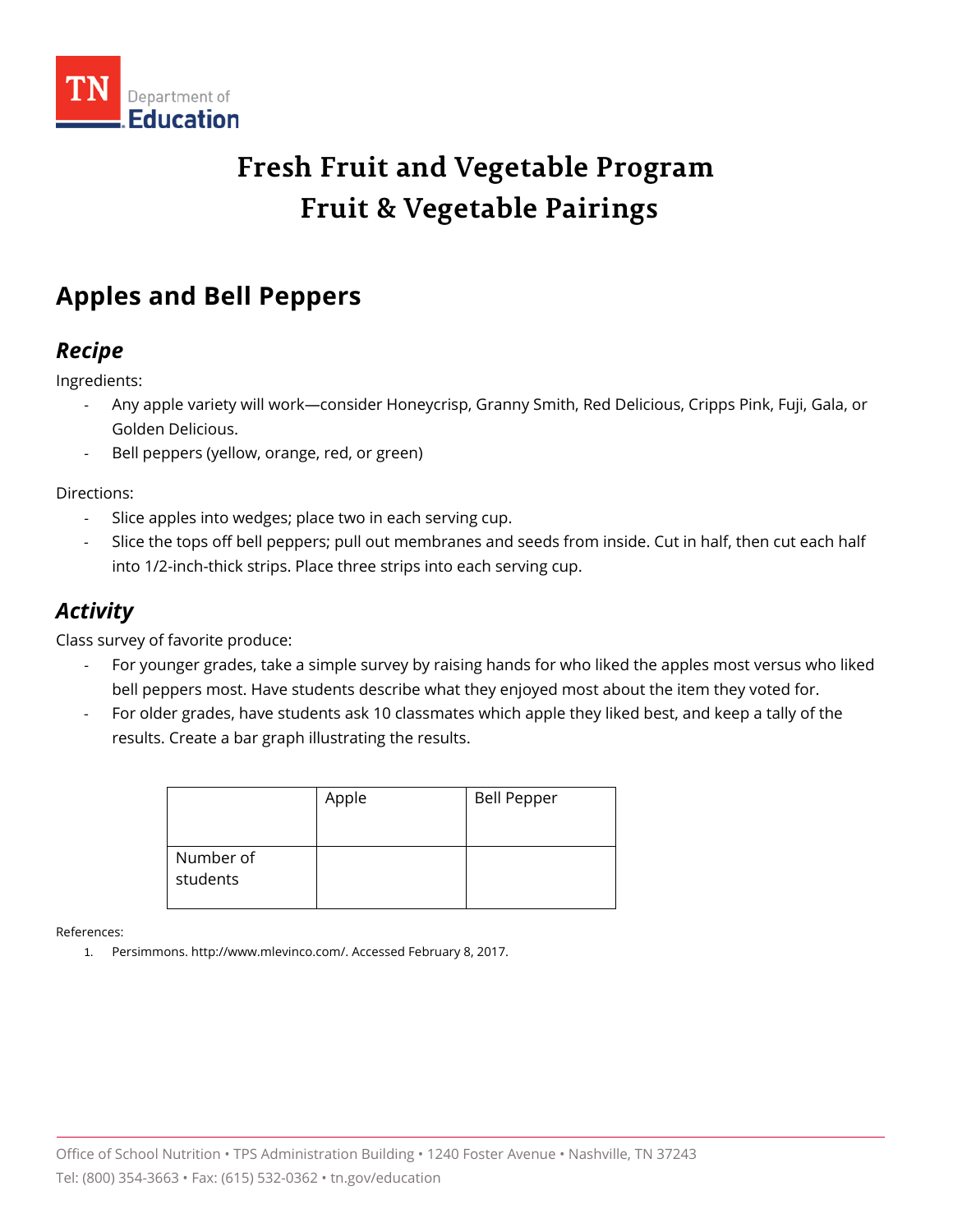

## **Snap Peas and Cantaloupe**

### *Recipe*

Ingredients:

- Snap peas
- **Cantaloupe**

Directions:

- Slice cantaloupe in half; scrape out seeds and core. Slice into wedges.
- Place three sugar snap peas in a serving cup with one cantaloupe wedge.

### *Activity*

- For younger grades, have students measure the cantaloupe wedge and snap peas with a ruler.
- For older grades, have them calculate the following math problems:
	- 1. Calculate the area of the garden plot (answer:  $3 \times 8$  ft. = 24 sq. ft.).



- 2. You are planting two rows of snap peas. If each seed must be 1 inch apart from each other, and each row begins 6 inches in from each side, how many seeds do you need total? (Answer: 8 ft.  $-1$  ft. = 7 ft. x 12 inches = 84 inches / 1 inch = 84 inches = 85 seeds [includes +1 seed for planting a seed at 0 inches]  $\times$ 2 rows = 170 seeds per 24 sq. ft.)
- 3. Now imagine you are planting one row of cantaloupe. If each seed must be 3 ft. apart, and each row begins 6 inches in from each side, how many seeds do you need? (Answer: 8 ft. – 1 ft. = 7 ft. / 3 ft. = 2.33 seeds = two seeds)

- 1. Snap peas. Bing images. http://honestcooking.com/wp-content/uploads/2014/06/snap-peas.jpg. Accessed February 8, 2017.
- 2. Cantaloupe. M Levin & Co. Fresh Fruits & Vegetables website. http://www.mlevinco.com/cantaloupe/. Accessed February 8, 2017.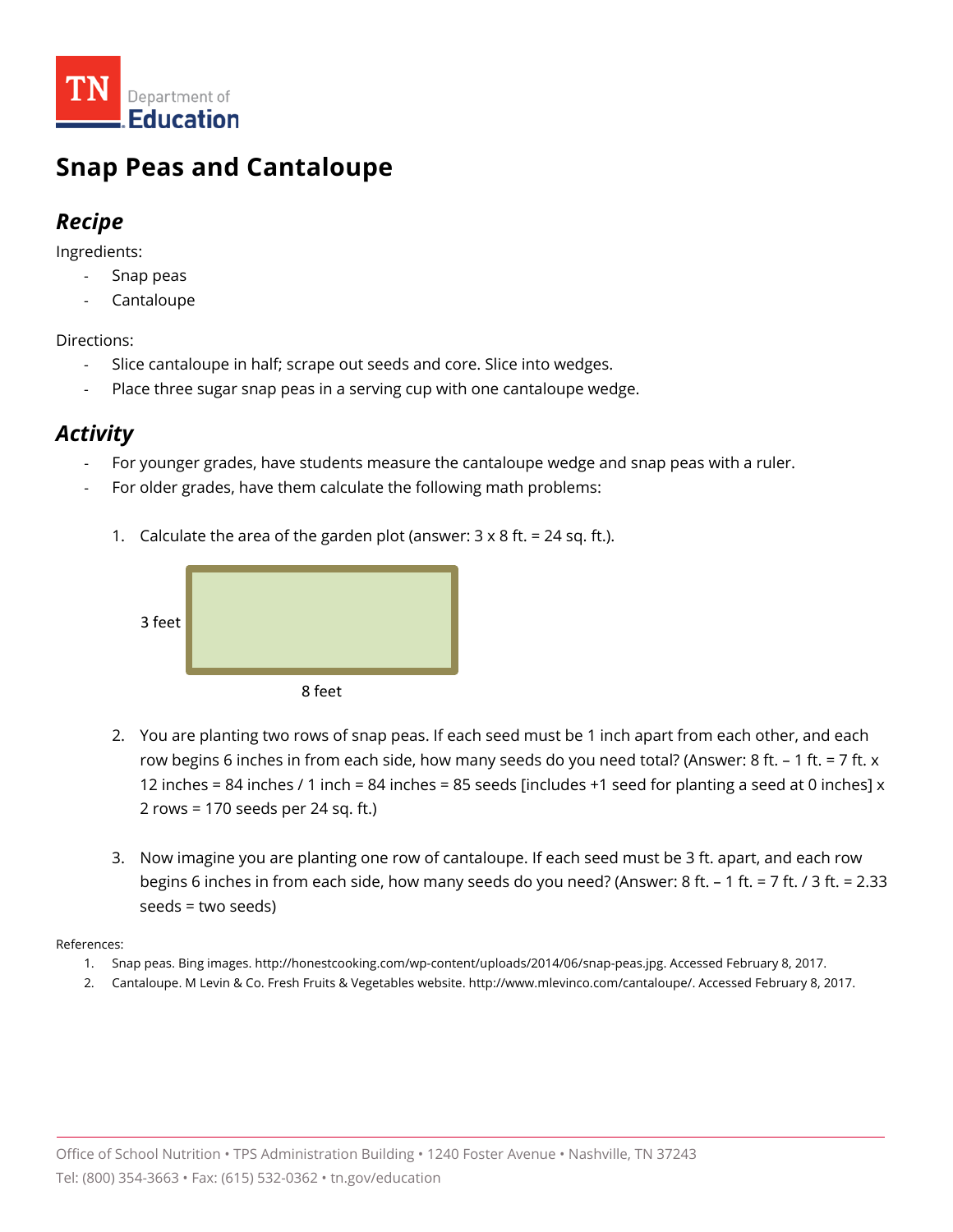

### **Peaches and Cherry Tomatoes**

#### *Recipe*

Ingredients:

- Peaches, cut in half
- Cherry tomatoes

#### Directions:

- Place 1/2 a peach in a serving cup.
- Place three cherry tomatoes in other half of the serving cup.

#### *Activity*

- Venn diagram: list differences/similarities in how and where peaches and plums grow, flavor, texture, shape, peel, produce classification (fruit or vegetable?), seed type, and color.



#### References:

1. Cherry tomatoes. Jolife website. http://jolife.info/en/product\_cherry-tomatoes\_20.html. Accessed February 8, 2017.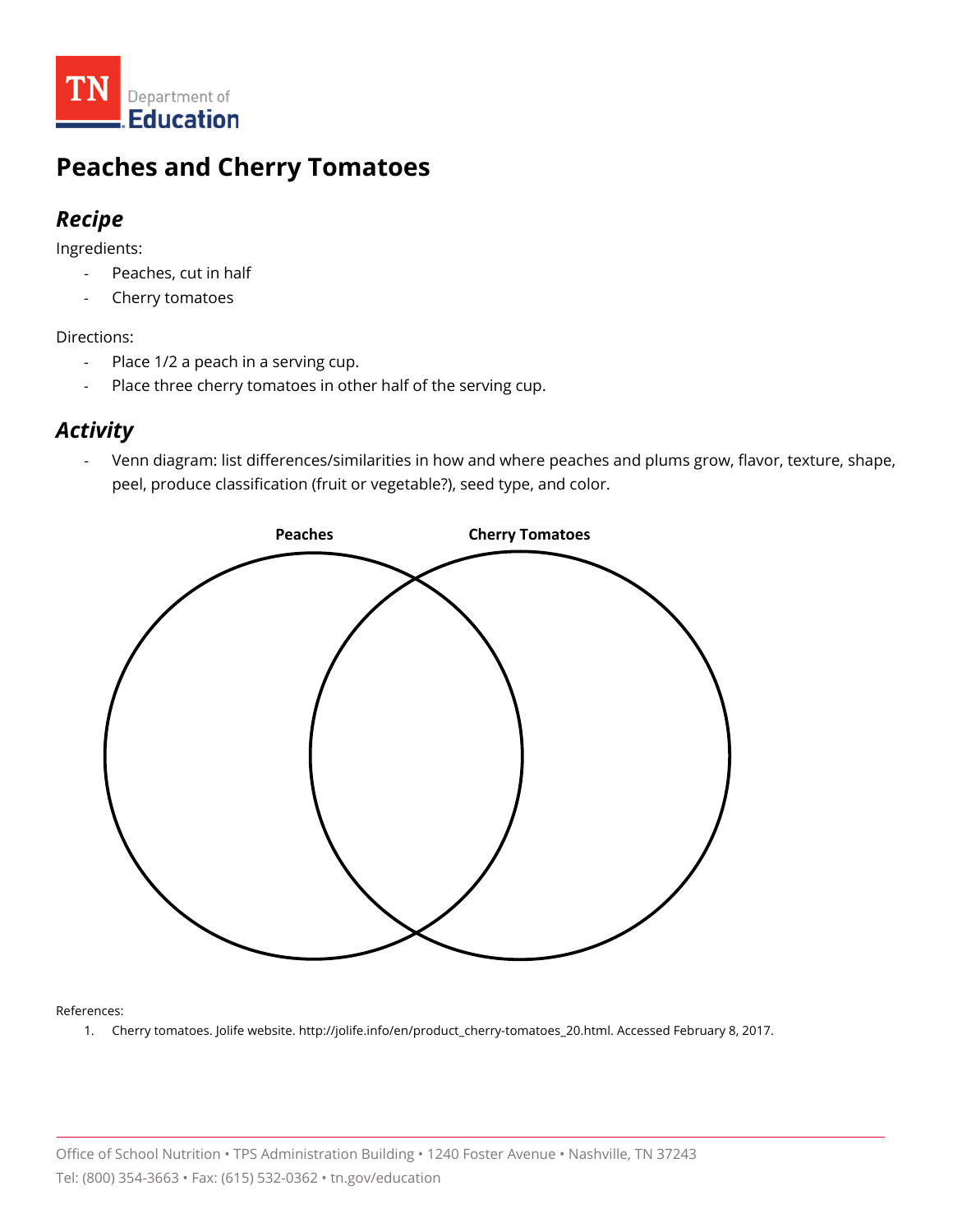

### **Persimmons and Carrots**

### *Recipe*

Ingredients:

- **Persimmons**
- Baby carrots or whole carrots

Directions:

- Slice persimmons in half. Cut four wedges out of each half.
- If necessary, peel carrots. Cut into circular discs.
- Place persimmon wedges and carrot discs into serving bowls.

### *Activity*

- Quick facts: persimmons and carrots are rich in vitamin A, which gives them their orange color. Vitamin A helps maintain good eyesight. One way to remember this is to look at the carrot that has been cut into discs. Each one resembles the anatomy of the eye!
- Have students brainstorm and list/draw other orange fruits and vegetables. (Examples: sweet potatoes, carrots, winter squash [including butternut/acorn/kabocha/turban squashes], pumpkins, cantaloupe, bell peppers, tomatoes, papaya, mango, grapefruit).
- For higher grade levels, you can also mention non-red/orange foods that provide vitamin A, including cod liver oil, eggs, milk, butter, spinach, broccoli, kale, and collards.

- 1. Vitamin A. Oregon State University: Linus Pauling Institute, Micronutrient Information Center website. [http://lpi.oregonstate.edu/mic/vitamins/vitamin-A.](http://lpi.oregonstate.edu/mic/vitamins/vitamin-A) Accessed February 8, 2017.
- 2. Vitamin A. World's Healthiest Foods website. [http://www.whfoods.com/genpage.php?tname=nutrient&dbid=106.](http://www.whfoods.com/genpage.php?tname=nutrient&dbid=106) Accessed February 8, 2017.
- 3. Persimmons. [http://www.mlevinco.com/.](http://www.mlevinco.com/) Accessed February 8, 2017.
- 4. Carrots. Baby Food Recipes website[. https://i2.wp.com/homemade-baby-food-recipes.com/wp-content/uploads/2014/03/carrot-baby](https://i2.wp.com/homemade-baby-food-recipes.com/wp-content/uploads/2014/03/carrot-baby-food.jpg?resize=768%2C531)[food.jpg?resize=768%2C531.](https://i2.wp.com/homemade-baby-food-recipes.com/wp-content/uploads/2014/03/carrot-baby-food.jpg?resize=768%2C531) Accessed February 8, 2017.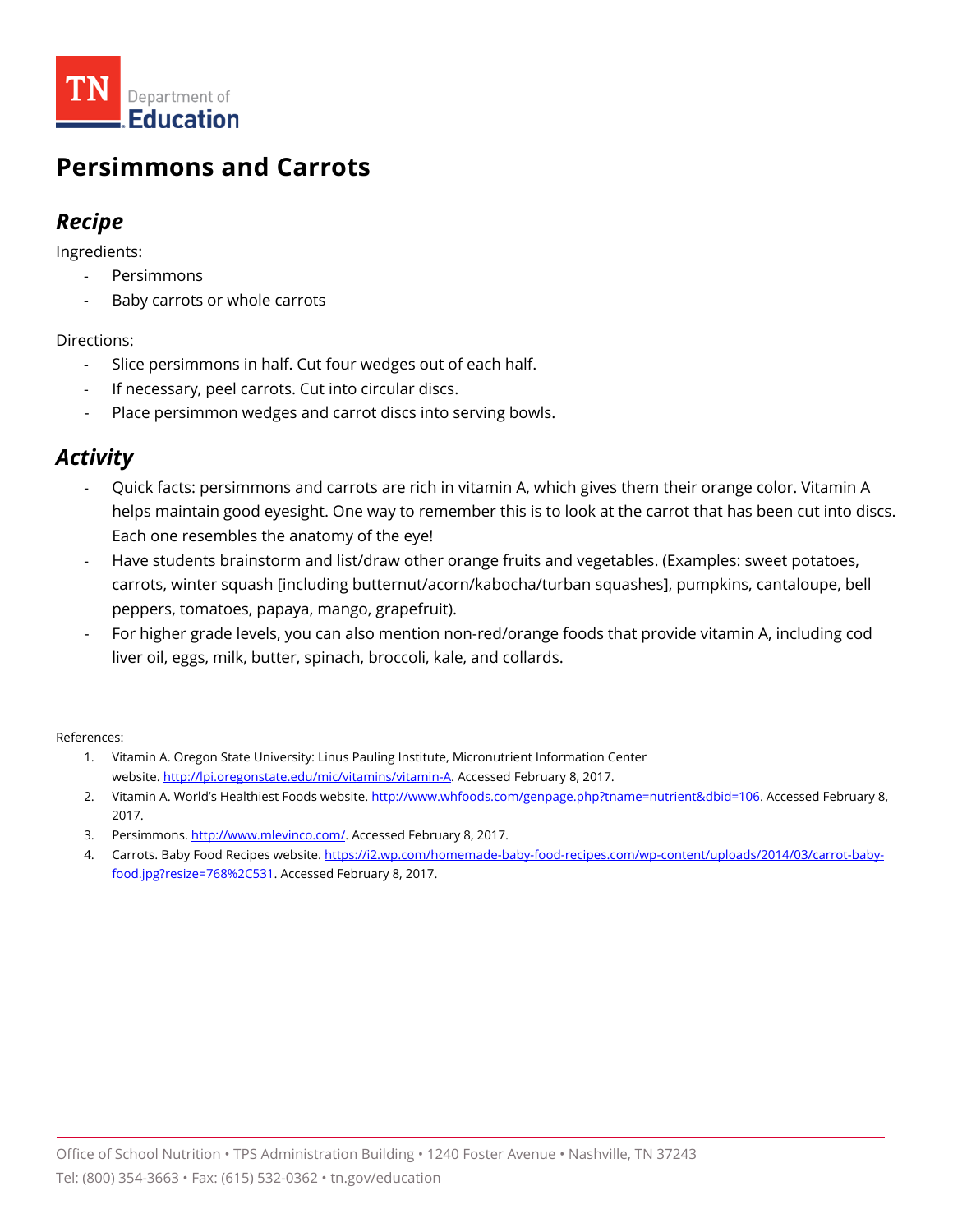

## **Blood Oranges and Cauliflower**

### *Recipe*

Ingredients:

- Blood orange
- **Cauliflower**

Directions:

- Cut oranges into wedges.
- Cut cauliflower into bite-sized florets.
- Place two orange wedges and three cauliflower florets into each serving bowl.

### *Activity*

Art project (collaborative or individual): The artist Giuseppe Arcimboldo painted "Vertumnus" in 1590 using different fruits and vegetables to create the human form. Draw your own picture of a landscape, person, or object using fruits and vegetables—including cauliflower and blood oranges!

- 1. Blood orange image. Food and Style website. http://foodandstyle.com/blood-orange-and-valencia-orange-salad-with-olive-vinaigrette/. Accessed February 8, 2017.
- 2. Cauliflower. http://www.mlevinco.com/. Accessed February 8, 2017.
- 3. Arcimboldo, Giuseppe. Vertumnus. Web Gallery of Art website. http://www.wga.hu/html\_m/a/arcimbol/4composi/1vertum.html. Accessed February 8, 2017.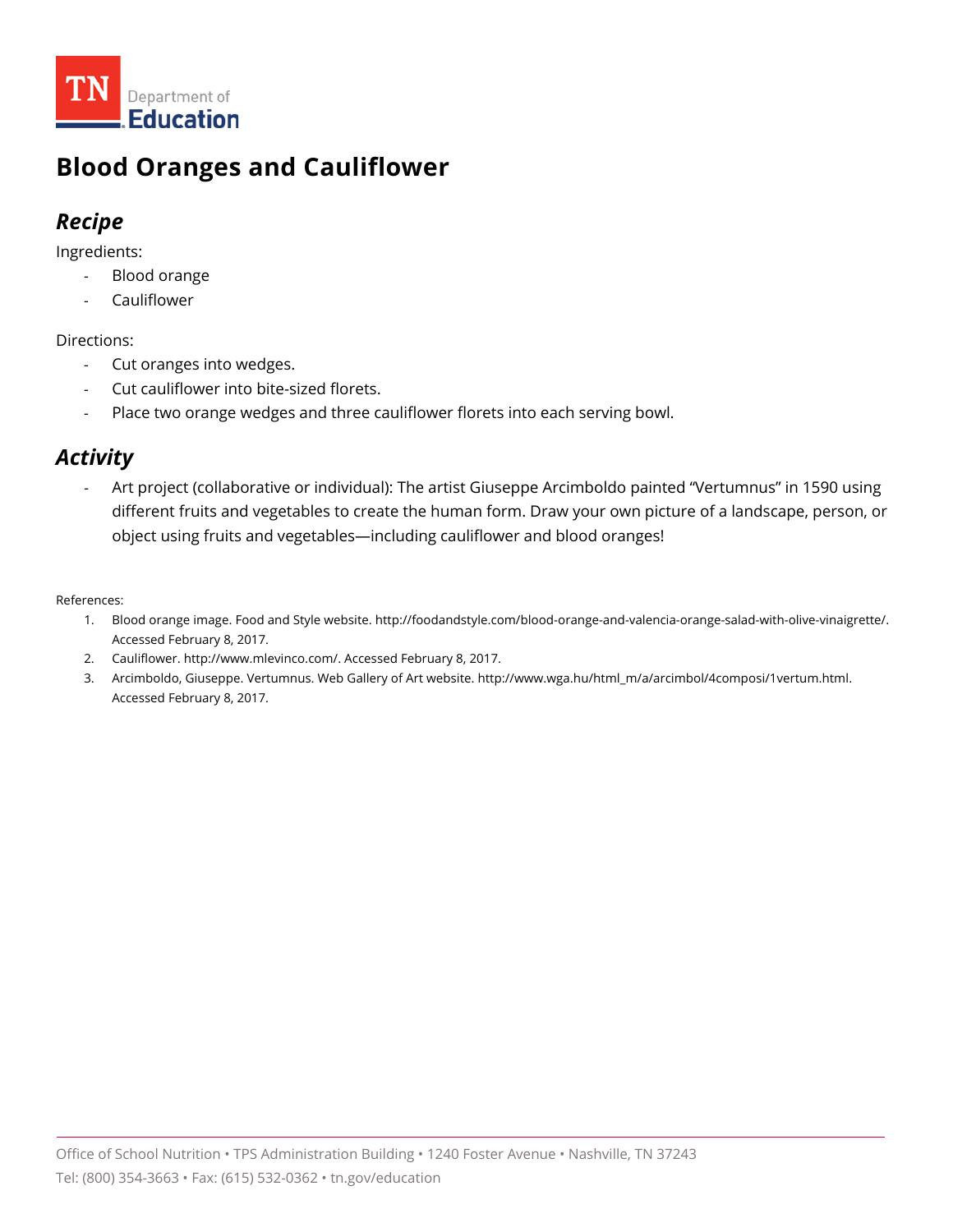

### **Grapes and Baby Okra**

#### *Recipe*

Ingredients:

- Grapes
- Baby okra

Directions:

- Wash and separate grapes into 1/3 cup servings in serving bowls.
- Slice okra in half; keep membranes and seeds intact.
- Place three slices of okra in serving bowls with grapes.

### *Activity*

With each bite, consider a different characteristic using descriptive adjectives and record in the table below. For younger students, this activity can be completed verbally.

| Descriptions             | Grapes | Okra |
|--------------------------|--------|------|
| Color                    |        |      |
|                          |        |      |
| Texture (how it feels in |        |      |
| hands and when           |        |      |
| chewing)                 |        |      |
| Smell                    |        |      |
|                          |        |      |
| Sound (when chewing)     |        |      |
|                          |        |      |
| Taste                    |        |      |
|                          |        |      |
|                          |        |      |

- 1. Grapes. [http://www.mlevinco.com/.](http://www.mlevinco.com/) Accessed February 8, 2017.
- 2. Okra[. http://www.mlevinco.com/.](http://www.mlevinco.com/) Accessed February 8, 2017.